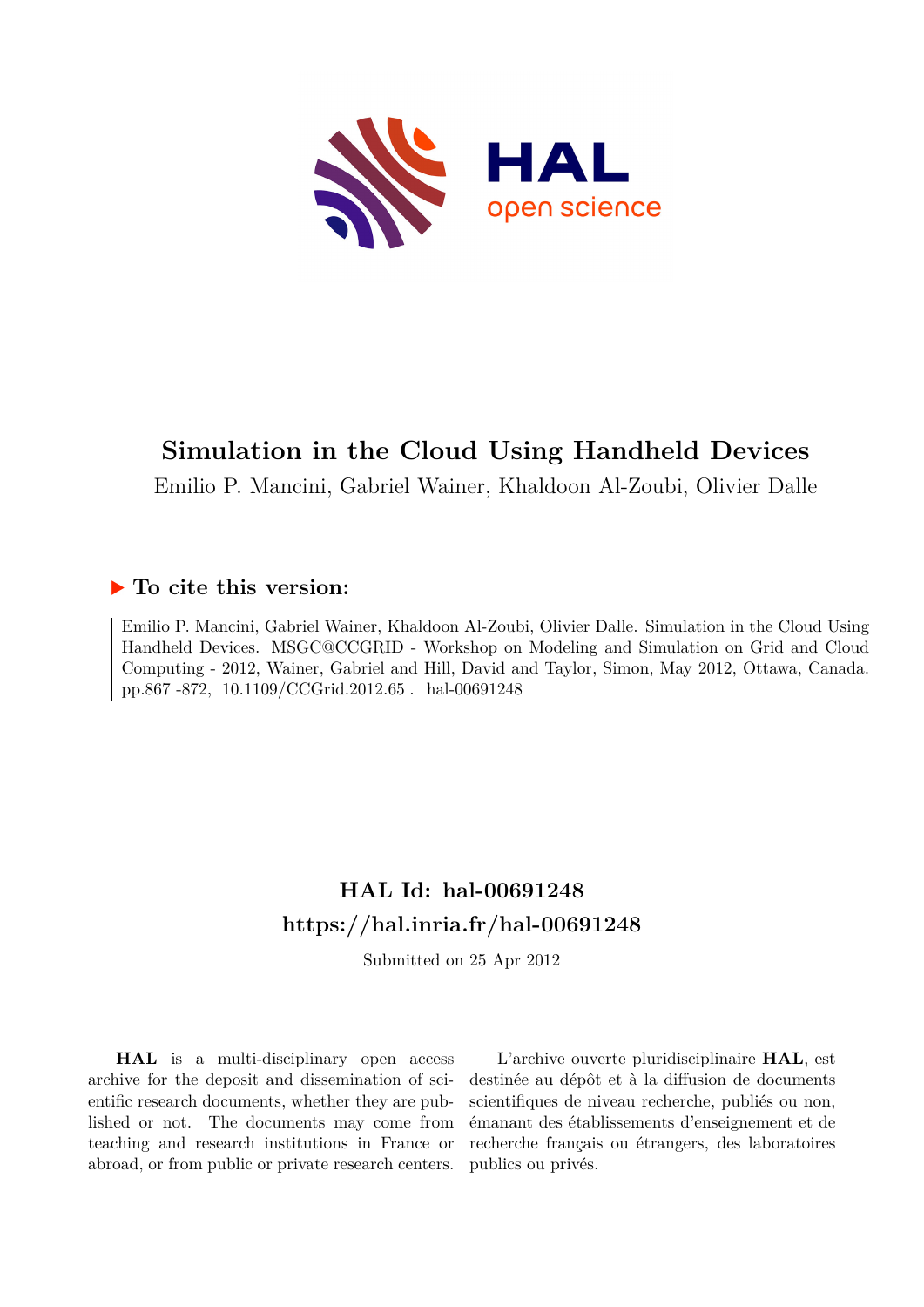# **Simulation in the Cloud Using Handheld Devices**

Emilio Mancini<sup>1</sup> Gabriel Wainer<sup>2</sup>

<sup>1</sup>Laboratoire I3S UMR CNRS 7271

INRIA Sophia Antipolis – Mediterranée. France {emilio.mancini, olivier.dalle}@inria.fr

*Abstract***— In recent years, numerous applications have been deployed into mobile devices. However, until now, there have been no attempts to run simulations on handheld devices. We want investigate different architectures for running and managing simulations on handheld devices, and putting the simulation services in the Cloud. We propose a hybrid simulation and visualization approach, where a dedicated mobile application is running on the client side and the RISE simulation server is hosted in the Cloud. In particular, with our prototype, we explore the remote management of a simulation tool using a dedicated native application running on an Android Smartphone, and showing the evolution of a simulation model for a forest fire spread, mashing-up the generated graphics with online GIS services.**

*Keywords; simulation, management, RISE, handheld devices*

# I. INTRODUCTION

On-line simulations can be useful for the live analysis of phenomena field. Examples of such phenomena include swarm movements in rural areas, in which a field-expert needs to update the simulation models at run-time with current observed data (such as the wind) [1], or civil protection scenarios, like forest fire spreading, in which fire troopers can use simulation models to predict fire propagation in realtime, based on their field observations and weather forecast information [2]. Indeed, due to their complexity, most simulations require high performance computing infrastructures. For this purpose, computational cloud may prove to be a scalable and cost effective back-end solution, especially when using a parallel or distributed simulator [3].

Web-based simulation has become a popular technique to conduct online simulations. The idea is to use a Web server and to implement the networked architecture using a particular architecture (client-server, High Level Architecture, CORBA, RPC, etc) [4]. Many advanced implementations have been built on SOAP Web Services to communicate [5] [6]. These simulation middleware are complex to interoperate, and their composition scalability is limited. Instead, RESTful Web Services can solve these issues by imitating the Web interoperability style. Instead, the Representational State Transfer style (REST) focuses on the resources more than on the operations, solving the interoperability limitation and making easy the development of Mash-Ups [7] (which reuse and combine existing services to build a new web application). Based on these ideas, in [8] we introduced the first existing RESTful Interoperability Simulation Environment (RISE) middleware.

In recent years, numerous applications have been deployed into mobile devices, as they have become popular tools, assisting their users by performing a myriad of personal tasks. They are portable, available everywhere, may be equipped with advanced hardware features (a camera, a GPS,

Khaldoon  $Al-Zoubi<sup>2</sup>$ Olivier Dalle<sup>1</sup> <sup>2</sup>Department of Systems and Computer Engineering Carleton University, Ottawa, ON, Canada. gwainer@sce.carleton.ca

a compass, gyros and accelerometers). Nevertheless, until now there has not been any attempts include mechanisms to run simulations on these devices. Despite the enormous improvement in Smartphone technology, computational capability in mobile devices is still not powerful enough to allow them to run complex simulation models. We want to investigate different architectures, putting simulation services in the cloud and using the simulation results into the Smartphone. This solution also has the advantage of assuring that the same simulation data can be retrieved from different devices, independently of hardware or even geographic location.

As discussed in [9], the distribution of computations between the simulation results and the visualization can run in a remote server (remote simulation and visualization), both of them can be on the client (local simulation and visualization), or a hybrid approach can be used (i.e., the simulation is hosted on a remote server and the visualization is generated locally by the client). However, implementing such webbased simulations on a handheld device (using the results of computations coming from one or several cloud computing facilities, and mashing them up), usually requires time and expertise.

In this article we introduce the first existing Smartphone simulation client using a RISE server hosted in the Cloud to run the simulation experiments. We are interested in reducing both the design and implementation time, and allowing a better integration with the devices. We propose a hybrid client/server approach, where a dedicated mobile application is running on client side and the RISE on the Cloud. This flexible approach is particularly suitable for handheld devices because of their limited resources (memory, energy, and computation) and network constraints. Our proposed approach requires the development of a dedicated front-end application in order to use the specific features of the device, like the GPS or other sensors. This dedicated front-end application needs also to be integrated in the RISE middleware using the standard API available on the device. On the basis of these two points, the application can setup the simulation using the information taken from the device's sensors.

As demonstrated by the implemented prototype, the proposed approach actually optimizes the design and the implementation of systems for the remote access to a simulator using handheld devices. In particular, with our prototype, we explore the remote management of a simulation tool using a dedicated native application running on an Android Smartphone, and showing the evolution of a simulation model for a forest fire spread, mashing-up the generated graphics with online GIS services. We apply a hybrid simulation and visualization pattern, using the onboard GPS to setup the model, then caching and post-elaborating the raw results.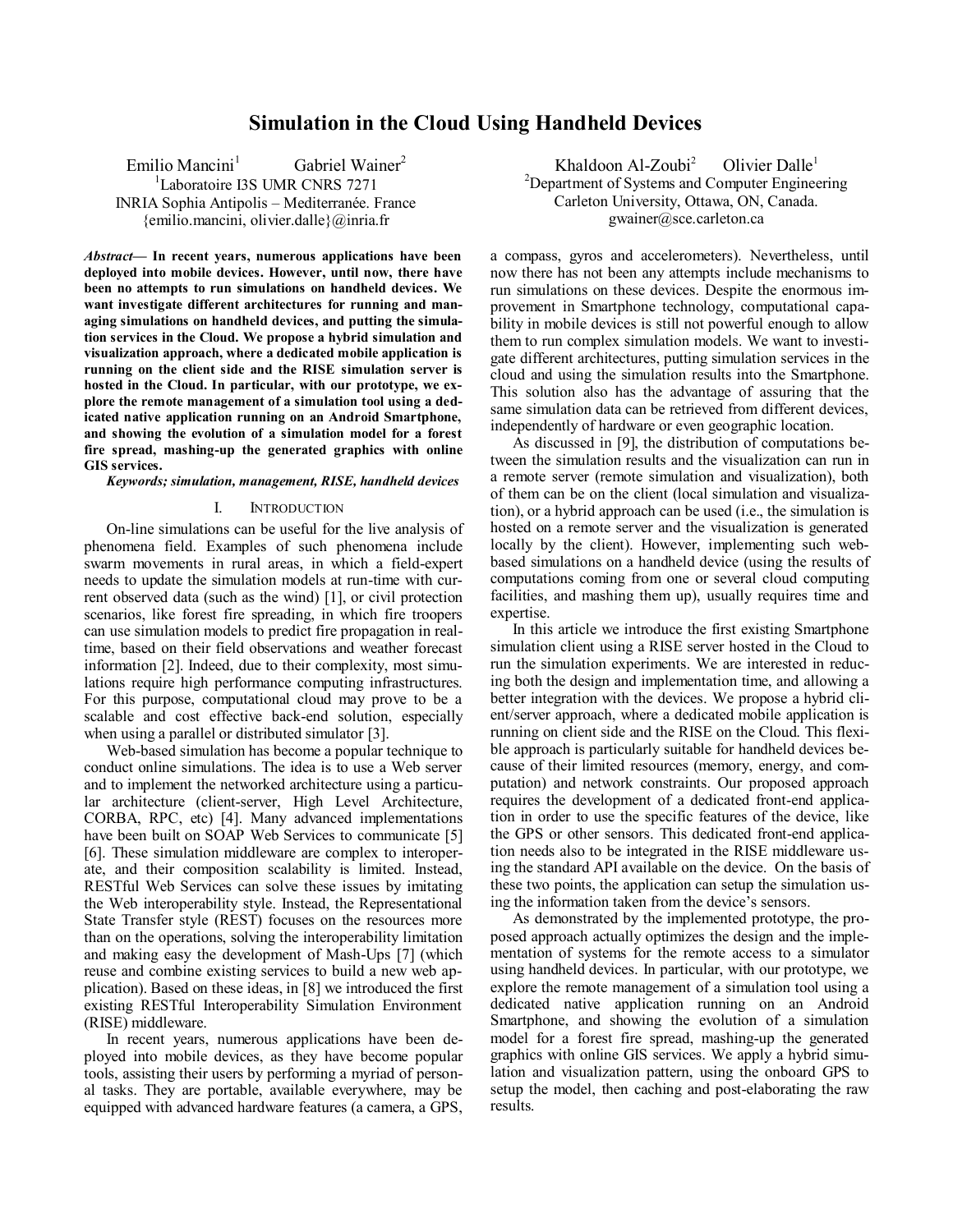## II. BACKGROUND

As discussed in the introduction, the integrated simulation system presented in this paper uses the RESTful Interoperability Simulation Environment as middleware to interface the simulators [8] [10]. The REST style is, with SOAP, one of the leading techniques used in services architectures. REST focuses on the resources more than on the operations assigning an URI, a state and a representation to every resource. Webber, Parastatidis and Robinson, in [11], give a detailed description of it, while Riva and Laitkorpi, in [12], investigate how to design REST based services dedicated to mobile devices. The objective of RISE is to allow a plug-and-play interoperability paradigm for simulation tools. The way it achieve this goal, is decoupling the services from the required formalism. In other words, it provides a general purpose API to interface different simulators. In this way, the clients can use an experimental framework with a number of instances with different settings. This approach allows two or more instances to exchange messages with each other. One of the driving ideas of this system is to make every experiment persistent and repeatable, by storing simulation configurations. RISE exposes the tools through a set of URIs, so they are dynamically accessible from anywhere. When a client makes a request, it uses a specific URI. RISE looks for the resource, and sends the request to it, collecting and forwarding the response to the client. Clients connect to the URIs via HTTP channels. They use GET operations to read resource data, PUT operations to create new resources or update them, and DELETE to remove a resource. For example, a simple session could include the following sequence:

- 1. PUT http://.../cdpp/workspaces/bob/DCDpp /model, to create a model in the workspace "*bob*";
- 2. POST http://.../cdpp/workspaces/bob/DCDpp /model?zdir=files, to submit the model files;
- 3. PUT http://.../cdpp/workspaces/bob/DCDpp /model/simulation, to start the simulation;
- 4. GET http://.../cdpp/workspaces/bob/DCDpp /model/results, to download the results

A complete description of RISE can be found in [10] and [8]. Although RISE can manage different simulators, we have a using CD<sup>++</sup>, a simulation toolkit based on the DEVS and Cell-DEVS formalisms. More information about it can be found in [13]. The most common way to use a simulator remotely, is by designing a web-based tool. Byrne, Heaveya and Byrne in [9] provide an extensive review of web-based simulators, discussing the advantages and disadvantages of the client/server pattern applied to the simulation, and analyzing how and with which technologies it can be implemented. In the light of their paper, our work uses a hybrid simulation and visualization approach to drive a remote managed simulation (the client grabs the raw data and visualizes them). Once a simulator is exposed as service, it can be composed with other complementary services. For example, Harzallah, Michel, Liu and Wainer, in [7], propose a composition of heterogeneous simulation and presentation services for emergency planning teams. They integrated a set of webservices for a forest fire spread simulation, for a global weather service, and a Geographic Information Systems. However, this requires dedicated implementation for the integration interface, and a considerable design and implementation effort (approximately 2160 person/hours).

Cloud patterns can also be helpful when providing such services, ensuring scalable and cost effective solutions. Fujimoto, Malik and Park, in [3], explore how to exploit the potential of the cloud computing on the simulation purposes. However, they point out that parallel simulations often require an intense exchange of small messages, comporting performance degradation in the dynamic cloud environment. Also D'Angelo, in [14], draws attention to the performance drawbacks of the cloud environments when using the simulation as a service, proposing an approach based on multiagent systems.

Web simulation systems present their results online. For example, Boukerche *et al.* in [6] propose to show the results with a visualization framework, using the X3D standard. They directly interface the visualization module with an HLA federation [15]. However, although it is possible to access those interfaces through every web browser, the use of dedicated applications may improve the quality and the easiness of the simulation management. In particular, when the visualization and user's interaction are moved on the client terminal, or when the device can collect the simulation parameters without the need of a separate sensor network. For example, Holmes and Kawalsky, in [16], explore the management of remote simulations using handheld devices. They present the interface of an eScience simulation engine with a PDA/Smartphone client. They split the visualization modules between the device and the server: in other words the Smartphone does not receive the actual simulation results, but visualization-oriented information. We want instead to decouple the client application hosted on the device. Huynh, Knezevic, Peterson and Patera present a related research in [17]. They interface a large-scale parallel application with thin devices. They analyze the decomposition of the simulation model in an offline component, to be run on a supercomputer, and in an on-line part to be deployed on a Smartphone. Instead, we propose a general architecture to efficiently integrate and manage remote simulators with handheld devices. Similar solutions have been already studied. For example, Holmes and Kawalsky in [16] propose a handheld interface for a simulation engine. However, in their approach, the clients need the support of a server module sending pre-elaborated visualization data. Our solution, instead, tries to decouple the client from the server to better handle less efficient networking infrastructures. Huynh, D. Knezevic, J. Peterson and A. Patera have done another related study in [17]. They propose a system to interface a handheld device to a supercomputer, exploring how to split a PDA problem into an offline and an online part. However, their solution is specifically targeted for scientific large-scale real-time simulations. We aim, instead, to provide a general architectural solution to exploit simulations on handheld devices efficiently.

# III. MANAGEMENT OF SIMULATION SERVICES WITH HANDHELD DEVICES

Smartphones are now pervasive, and producers continuously improve their interfaces to make them easier to use and less error-prone. This technology now allows us to execute com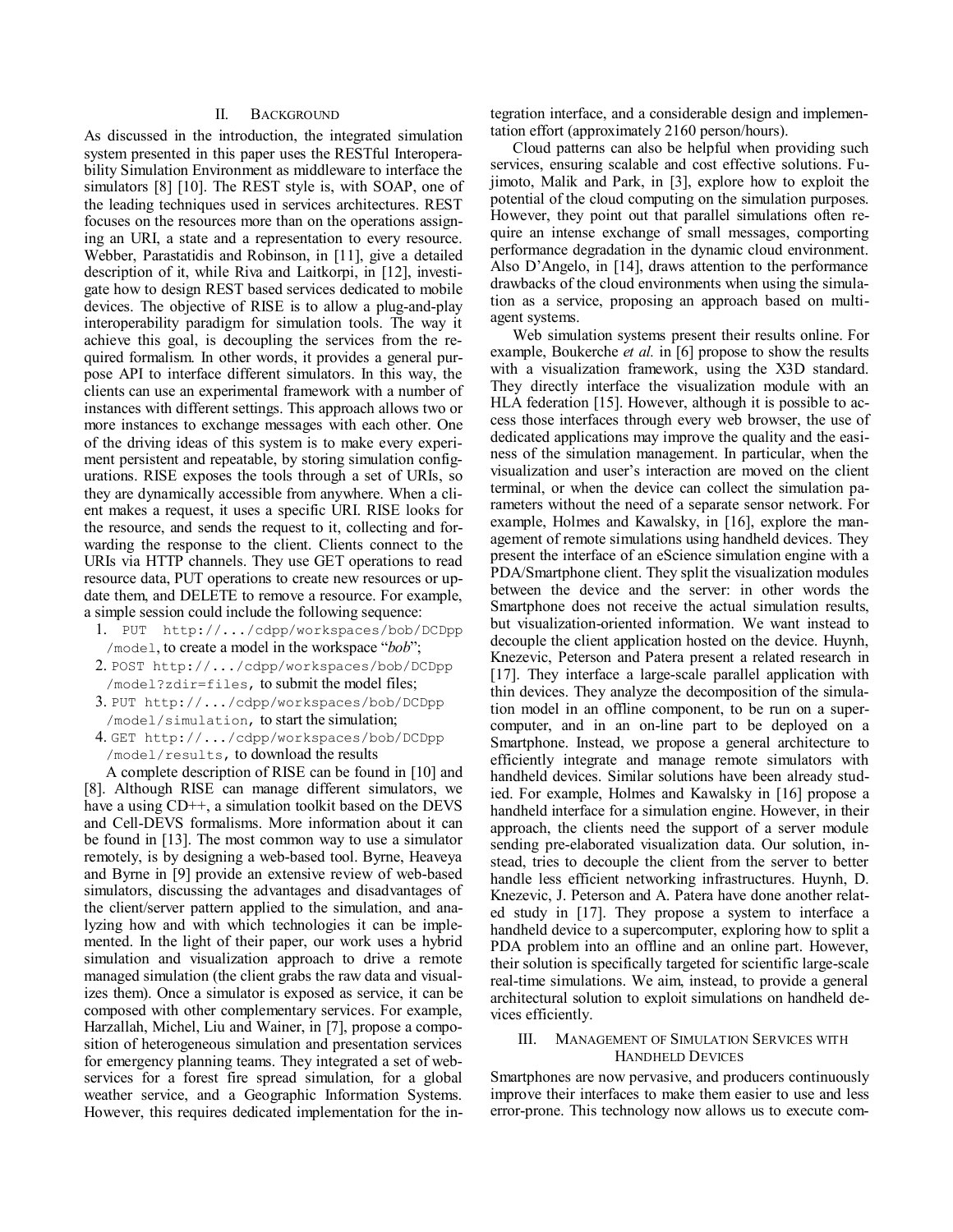plex simulations remotely. This approach offers many benefits to the users, among others the most obvious is usability and ubiquitous availability. The Smartphones and handheld tablets have a very small size, which allows using the simulators in situations where other systems (desktops and laptops), could be impractical. Another advantage is the cooperation opportunity, allowing a group of nomadic operators to concurrently setup a simulation model running on a server. However, the cooperation and the ubiquity may lead to scalability issues or to difficulty for server dimensioning. So the use of an Infrastructure as a Service (IaaS) and the service interface of RISE, can greatly advantage these systems.

Despite current Smartphones can have high frequency dual core CPUs and relatively generous memory amounts, it is more convenient to execute time-consuming simulations on more powerful hardware and remotely control them. The simulation management using handheld devices raises interesting challenges due to their limited computational, memory and connection resources. Therefore, the use of client/server patterns with the Smartphones needs to be well analyzed in order to guarantee the required interoperability and usability, mainly due to the connection instability, to the energy consumption, and obviously to their size. A purely web-based client/server system requires a persistent connection to interact with the services, and to visualize the data, but nomadic users may experience often the loss of the connection, especially when they are interested to use the simulation analysis from rural areas. Sometimes the connections are not stable, and often their latency is much worse than the latency of other wireless networks. Therefore, to design an architecture with the purposes discussed in the introduction, we need to choose patterns and technologies that can handle these specific characteristics. In particular, the study presented here integrates two existing tools: CD++ and RISE. Integrating a client with this software stack requires multiple stages.

shows a sequence diagram describing them:

- a) The user sets up the parameters to run the simulation;
- b) The application takes some of the parameters directly from the device's sensors. In this study, we use the GPS data, but, on the basis of the simulation model, other sensors can provide useful information, as cameras, microphone, accelerometers or timers;
- c) The users starts the simulation;
- d) An active data connection is needed to send an http message to the RISE server. The use of the http protocol is of great advantage, as every modern mobile operating system development kit supports it, and it is usually not filtered by network's security policies. The simulations are executed off-line, taking advantage of the REST protocol, that allows the state persistence between clients' requests [11];
- e) The simulation results are sent to the client, after it requests them;
- f) Storing these results on local file systems, is better than download on demand, because the high latency, the limited bandwidth and the instability of mobile connections;

g) How to present effectively this information to the user is strictly dependent from the simulation model. For example, in some case one can take advantage of the maps support of most modern mobile platforms, drawing the simulated data on them. In this schema, the Smartphone asks a GIS server [18] for a map with the same coordinates and region of the simulating area. It can then overlap the map with symbols and colors in order to enrich it with the computed data.

One interesting scenario is the execution of locationaware simulations. Most modern Smartphones have an integrated GPS receiver, which can be used to identify the event's location, and send it to the simulation server in order to properly chose or setup the model. Another interesting point of the proposed schema is the energy savings it allows to achieve, minimizing the wireless communication, due to the use of the asynchronous REST calls.

<span id="page-3-0"></span>

Figure 1. Sequence diagram for the simulation management on a **Smartphone** 

### *A. The Architecture*

The platform presented here, integrates several different subsystems, each one implemented with different technologies. Our high-level architecture hosts the management and presentation modules on the mobile devices, and the simulation modules on the back-end infrastructure.

At the lowest level of our architecture, a simulator executes the simulation models. The RISE middleware drives the simulator and collects the results, sending them to the user's Smartphones. In this architecture, the client side has three main duties: set-up and start the simulation, download the results for off-line use, and present them to the user.

A different module manages every one of these points (see Figure 2), and all them are glued by a model-view pattern with the actual user interface. The first step requires the collect of user's data and their codification in an http message using the syntax requested by the server. Some of the simulations that could be interesting to run on Smartphones are related to the user's positions. In other words, a user may be interested to know the results of a simulation concerning the site from where he sends the request, for example, to forecast the local evolution of a forest fire or a flood. In these cases, the simulator should run the model with the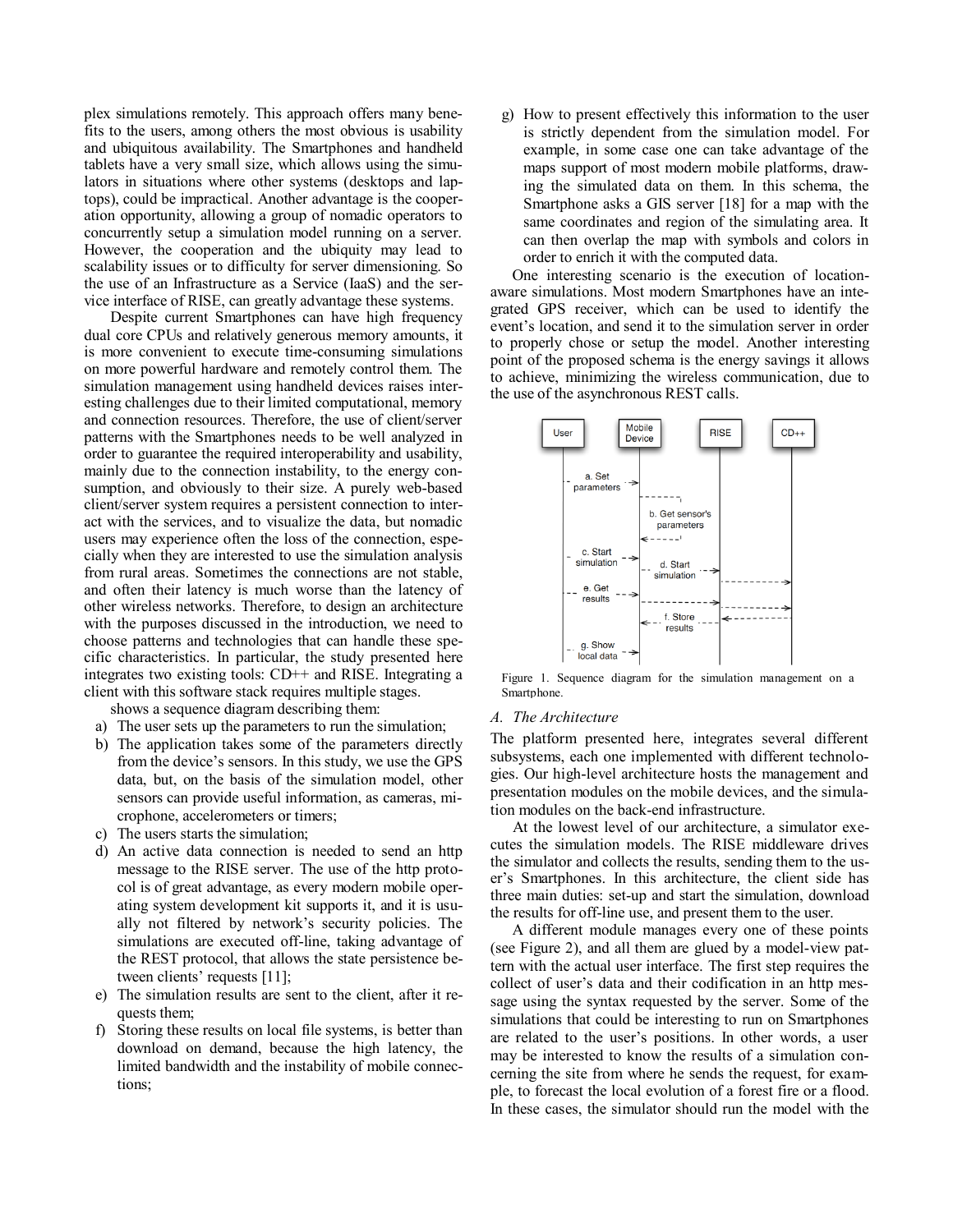users' geographic coordinates as starting point. This information is provided in most Smartphones by an internal GPS, and it is automatically handled by the client application.

Once the simulation data are ready, the user can download them. This operation, however, is expensive in terms of resources for a mobile. The download operation may block the user interface during the transfer operations, for this reason, all the REST network operations require a multithread approach. However, the mobile operating systems have some additional constraints. For example, every user interface interaction must be done in a specific thread (the main one). For this reason, the network threads require an advanced model for the synchronization with the other application's modules. In particular, after selecting the model, the application can start the simulation, executing a concurrent task to send the appropriate REST message to the server. It calls in this way the RISE API to check if the simulation is still running, and when it ends, the user can download the raw data. The choice to download the data for an off-line usage is due to the need to optimize the response time of the presentation module. This one should be able to present the data in ways that are easy to understand and to interact.

Once the application stores the raw data locally, it needs to transform them from the simulator output syntax to a format appropriate to the small display size. For this reason, in this step it creates a set of bitmap images, one for each simulated time increment. For the experiment with a forest fire model, every one of these images is filled as a grid matching the simulation model's grid. This means that if the simulation model represents an area with a grid of *30x30* cells, the visualization module will group the result image's pixels in *30x30* cells, and will color every cell with a palette whose shade gradations are proportional to the simulated values. For example, we modeled the maximum forecasted fire value as semitransparent red, the minimum as semitransparent green, and no fire with completely transparent pixels (Figure 3b). Once the frames are ready, the application asks a GIS server for a map matching the same coordinates. The user interface modules, at this point, overlays the map with the computed bitmaps, following the user requests. For example, in our prototype, the user can go through a series of consecutive synthesized images to analyze the evolution of a forest fire.

For the prototype purposes, we used two separate databases, the first one to feed the simulation model and the second one to display the maps (using a public map server). This model, however, has the downside that the geographical data for the simulation and presentation modules are not synchronized. Although this design improves the communication and the resources requirements for the server, and the design and implementation time, the two databases does not precisely match and the user has no control over the public GIS data neither they knows how updated they are. For this reason, we plan to extend the architecture including GRASS as a dedicated GIS engine [19], using one of the several studies proposing a Grid or a Web interface for it, for example the one proposed by Brauner in [20].



<span id="page-4-0"></span>Figure 2. Architecture: a client/server pattern and RESTful interface to provide interoperability between services and mobile devices.

# *B. A Case Study on the Android Platform*

We developed the prototype using the Android platform [21]. The applications built with this development kit, use the concept of Activity as one of their interface basic blocks. From the user perspective, an Activity can be simplified as a single screen form in the application. Therefore, our mobile application is designed as a set of Activities matching the proposed architecture. In other words, the implementation associates a specific Activity to every component of [Figure](#page-4-0)  [2:](#page-4-0) the *configuration*, the *download* and the *presentation* modules. The *Simulation Configuration Module* gathers data from the device's sensors (and from the user) in order to choose and setup the simulation model. The current implementation takes the location from the GPS sensor. It can use different providers for the location data, taking it from the memory (last known position), from the network infrastructure or from the satellites. As the most precise provider is also the slowest to provide the position, the current implementation uses a combination of the three, refining the coordinates as the data become available. The Configuration Module also gathers other required information from the user, including the simulation workspace. Once all data are available, it can setup and start a remote simulation using the RISE service. To communicate with the server, the client includes a set of reusable Java classes. Their goal is to open a background http connection and then execute the PUT, POST or GET operations. These classes are implementations of the android.os.AsyncTask abstract class [21], which allows to perform background operations and to call methods interacting with the user interface (the Android's GUI is not updatable in other than the main thread). In this way, long network operations can avoid making the device unresponsive, and at the same time, the application can provide some feedback to the user. An example of a client code snippet using the RISE service API is the following:

```
private class GetWorkspaces extends AsyncTask {
protected String[] doInBackground(String url) {
     HttpClient client = new DefaultHttpClient();
     HttpGet req = new HttpGet();
     req.setURI(new URI(wsUrl));
     HttpResponse response = client.execute(req);
     ... } ... }
```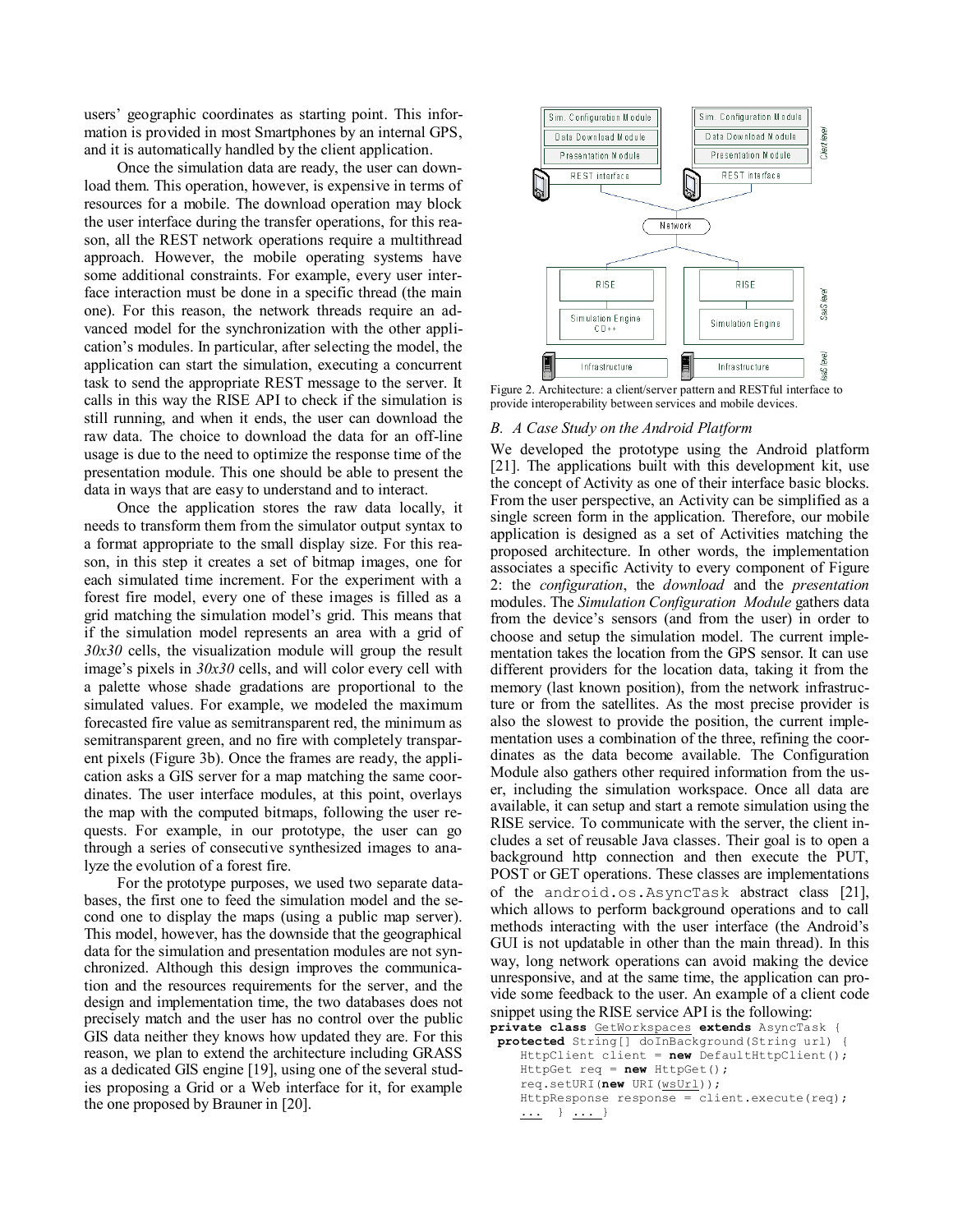In this example, we can see that we first create an http client object (HttpClient class) and we issue a GET request (HttpGet class). This request is then set to be sent to the specific URI (setURI method), and calls the RISE service, which launches the simulation and waits for the operation results (execute method). It should be noted that the software development kit provides all the base communication classes, minimizing in this way the development effort.

The *Data Download Module* executes a GET operation over an http channel to retrieve the simulation results and store them in the local file system. In order to optimize communication, RISE compresses the information, so the Data Download Module needs also to decompress the data as soon as it receives them. The screenshot in [Figure 3a](#page-5-0) shows the user interface associated to the *Data Download Module*. It lets the users to chose a simulation server, a workspace (with the aim, for example, to group several models), a simulation model, and then to download the result data. The graphical widgets here match the RISE URIs, allowing the users to visually access the right simulation. In other words, every widget of this form concurs in building the right URI for the RISE server. An instance of AsyncTask takes this URI, builds an http GET request, sends it to the RISE service, and waits for the results. When they arrive, it decompresses them and updates a progress bar on the device screen, to give some visual cues to the user. The *Presentation Module* interprets the information received from RISE, synthesizes a graphical representation, and shows it over a map. This module translates the data creating off-line a sequence of images, which the user can surf to see graphically the phenomenon evolution. In the example shown in Figure 3b), the simulator outputs a file describing the variations over the time,  $\Delta_i(r,c)$ , of a matrix  $v_i(r,c)$  representing the amount of the fire in an area (here, *r* is the row and *c* the column of the matrix). Starting from a first matrix, the client computes the next one adding the value from the raw simulator output:  $v_t(r,c)=v_{t-1}(r,c)+\Delta_t(r,c)$  Then, it creates an image from every matrix, whose pixel are computed as  $p(x,y)=f(v(r,c))$  with  $c=x \text{ mod } |w/n_c|$ , and  $r=y \text{ mod } |h/n_r|$ . Where *w* is the image width, *h* is the image height,  $n_c$  and  $n_r$ are the number of rows and columns of the matrices. *f(.)* is the mapping function from the matrix value to the pixel color. It takes a single value, and returns a vector of four values that are the color components red, green, blue and alpha (transparency). Figure 3b shows the last frame of a simulation of a forest fire (the area in the top-left) [22].

It is important to note that the availability of RISE makes the implementation much simpler, errors are easier to find (due to the well defined methods in the interface), and the development of a mashup application like the client presented here can be done in a more effective way. Compared to the mashup presented in [7], which required a dedicated implementation for the integration interface and a considerable implementation effort (approximately 2160 person/hours), the current clients (which can easily adapted to other applications) can be developed in a shorter period of time (this particular application took only 375 person/hours).



<span id="page-5-0"></span>Figure 3. Interface on Android devices: fire simulation model for a given geographical area.

As discussed earlier, the transmission rate of wireless networks can introduce problems in this kind of distributed application. As we know, performance of these networks can vary noticeably, and a terminal could change the network type on the fly. However, the analysis on GPRS, EDGE and UMTS network is indicative of the average performance on the most common situations. In order to analyze these issues, we tested the system using a simulation service hosted at Carleton University, and a mobile client located in France. Considering only the network effects, the theoretical minimum required time in this case is approximately 120 s on GPRS, 40 s on EDGE, and 5 s on UMTS. However, the server, the back-end network and the device introduce latency and reduce the bit rate.

[Figure 4](#page-6-0) summarizes the obtained results: the histogram compares the download times of a 1.2 MB simulation result file over GPRS, EDGE and UMTS networks, using a device with 128 MB of RAM and a 600 MHz CPU. The time in the UMTS network is only slightly lower than the time over EDGE. This effect is related to the CPU speed of the device. The server is designed to use efficiently the network, so it compresses the whole results and makes it available through the REST interface. The clients have to decompress it while downloading, so this factor automatically limits the network usage. Obviously, this is strictly related to the particular used device. The figure also compares the experimental data with the theoretical download time using the specification's full bandwidth reported in [Table 1.](#page-5-1) It is interesting to note that the data encoding may compromise the efficiency of the data transfer, when using low-end devices. In other words the CPU time required to decode the data and store them on the local file system, could affect the downloading time on slower devices.

| <b>Standard</b>      | Bitrate(Mb/s) | Latency(ms) |
|----------------------|---------------|-------------|
| <b>GPRS</b>          | 0.040/0.080   | 150-550     |
| <b>EDGE/EGPRS</b>    | 0.1184/0.2368 | 80-400      |
| UMTS/3G              | 0.128/1.920   | 35-200      |
| IEEE 802.11g (WiFi)  | 54            | 50          |
| IEEE 802.16e (WiMAX) | 96            | 25-40       |

<span id="page-5-1"></span>Table 1. Specification of bit rate and latency for wireless network for mobile devices. The actual values may vary also during the same session.